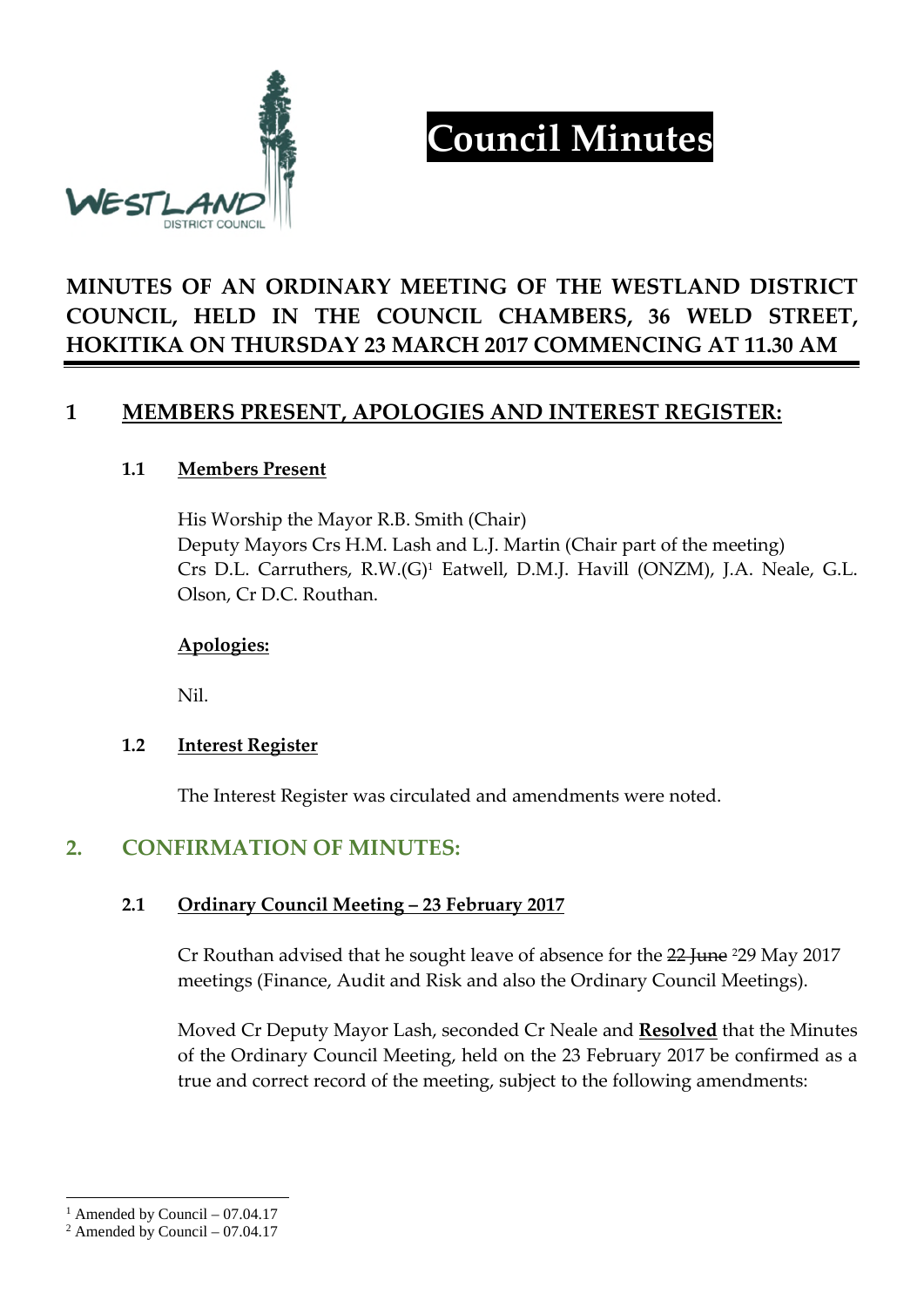#### **Page 7**

"...Cr Routhan for the 22 June 29 May 2017 meetings..."

#### **Page 14**

Item 6.8 – Carnegie Building: "Cr Neale recorded her vote against the motion".

#### **3. GENERAL BUSINESS:**

#### **3.1 Street Litter Bins, Hokitika**

*His Worship the Mayor noted that Mr Brooking was unable to attend the meeting for this item.* 

*The following items were taken out of order for the Agenda papers.* 

## **5. AGENDA ITEMS FOR DECISION:**

#### **5.1 Transfer of Management to WDPL – Further Information.**

*His Worship the Mayor noted that advice had been received that the land in question is a reserve under the Reserves Act 1997 and as such Council cannot dispose of it.* 

Moved Cr Martin, seconded Deputy Mayor Lash and **Resolved that** Council transfers Part Reserve 452 Block I Kaniere Survey District to Westland District Property Limited for management purposes.

## **4. ACTION LIST:**

The Action List was reviewed and changes to be noted for the next meeting:

- Traffic light listing.
- Addition of Portfolio Councillors names
- Number to be added to each resolution.
- Timeframes to be allocated.
- Once items are completed, the items moved to the completed listing.

Moved Cr Routhan, seconded Cr Olson and **Resolved** that the Action List be received.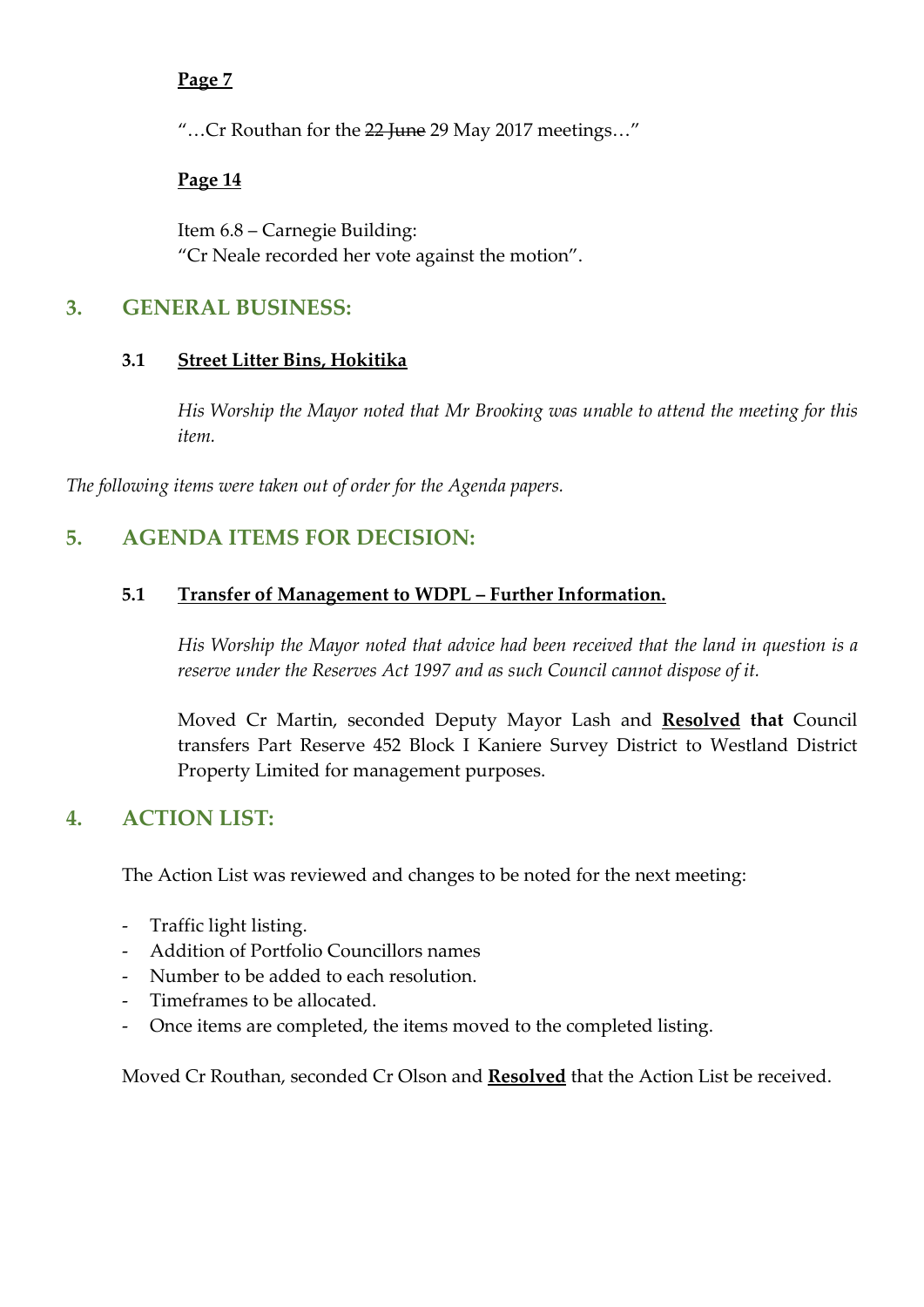## **7.3 TOURISM ECONOMIC IMPACT PRESENTATION**

Kevin Stratful, Economic Development Officer attended the meeting and provided a Powerpoint Presentation regarding the Tourism Economic Impact.

## **5. AGENDA ITEMS FOR DECISION CONT.**

#### **5.2 Review of Policy on Recreational and Non-Recreational Occupations on Unformed Legal Road**

*Marion Smith, General Manager and Mark Jurisich, from Westland District Property Limited attended this part of the meeting.* 

Moved Cr Havill seconded Cr Carruthers and **Resolved** that Council adopt the revised policy on "Recreational and Non-Recreational Occupations on Unformed Legal Road".

> *Cr Routhan, Cr Eatwell, Cr Neale recorded their votes against the motion. Cr Olson abstained from voting due to a potential conflict.*

#### **5.3 Carnegie Building: Management Fee for Westland District Properties Ltd**

The Chief Executive advised that Les Singer is coming back to staff with an update on the Carnegie Building.

Moved Cr Havill, seconded His Worship the Mayor and **Resolved** that:

- A) Council agree on a management fee of \$20,000 plus GST to Westland District Properties Ltd for managing the Carnegie Building funded from the Museum Operating Budget.
- B) Council confirms the operating costs of \$21,000 for the Carnegie Building as provided in the 2016-2017 Museum budget and it remain in place while under Westland District Property Limited.

*Cr Routhan Cr Neale, Cr Eatwell recorded their votes against the motion* 

*The meeting adjourned for lunch at 1.30 pm and reconvened at 1.54 pm.* 

*Cr Carruthers returned to the meeting at 1.56 pm.*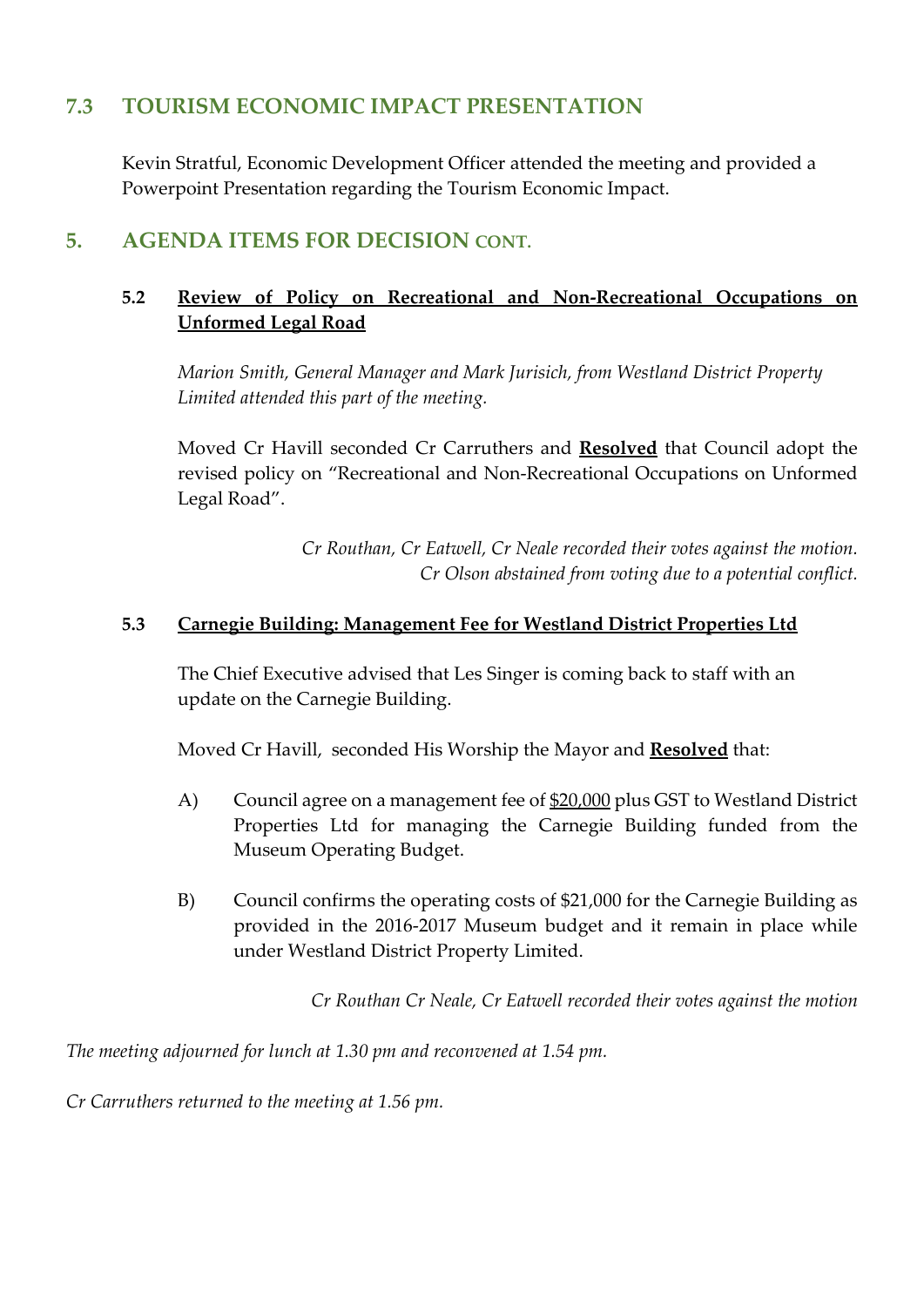#### **5.4 Planning Update through February 2017**

*The Group Manager: Planning, Community and Environment spoke to this report.* 

*Deputy Mayor Lash provided an update for the meeting.* 

*Deputy Mayor Martin suggested a traffic light system for the reporting going forward.* 

Moved Deputy Mayor Martin, seconded Cr Olson and **Resolved** that the report from the Group Manager: Planning, Community and Environment be received.

Deputy Mayor Lash and the Group Manager: Planning, Community and Environment were thanked for their work in this area.

His Worship the Mayor advised that in April 2017, a Standing Committee of Council, (Planning Committee) will be reinstated.

#### **5.5 CCO Structure – Statement of Proposal**

This item was removed from the Agenda due to the report being incomplete.

#### **5.6 West Coast Wilderness Trail – Project Update**

Moved Deputy Mayor Martin, seconded Deputy Mayor Lash and **Resolved** that the report from the Project Manager – West Coast Wilderness Trail be received with thanks.

## **6. AGENDA ITEMS FOR DISCUSSION:**

#### **6.1 Franz Josef Wastewater Treatment Plant**

#### **Action Item:**

- A) Deputy Mayor Martin noted that no contract has been let for the Franz Josef Waste Water Treatment Plant as recently reported in the media.
- B) His Worship the Mayor advised that staff are working through a process and this will come back to the Council.

#### **6.2 Shared Landfill with Grey District Council**

#### **Action Item:**

A) His Worship the Mayor advised that Cr Carruthers and the Chief Executive will discuss this matter further with Grey District Council representatives.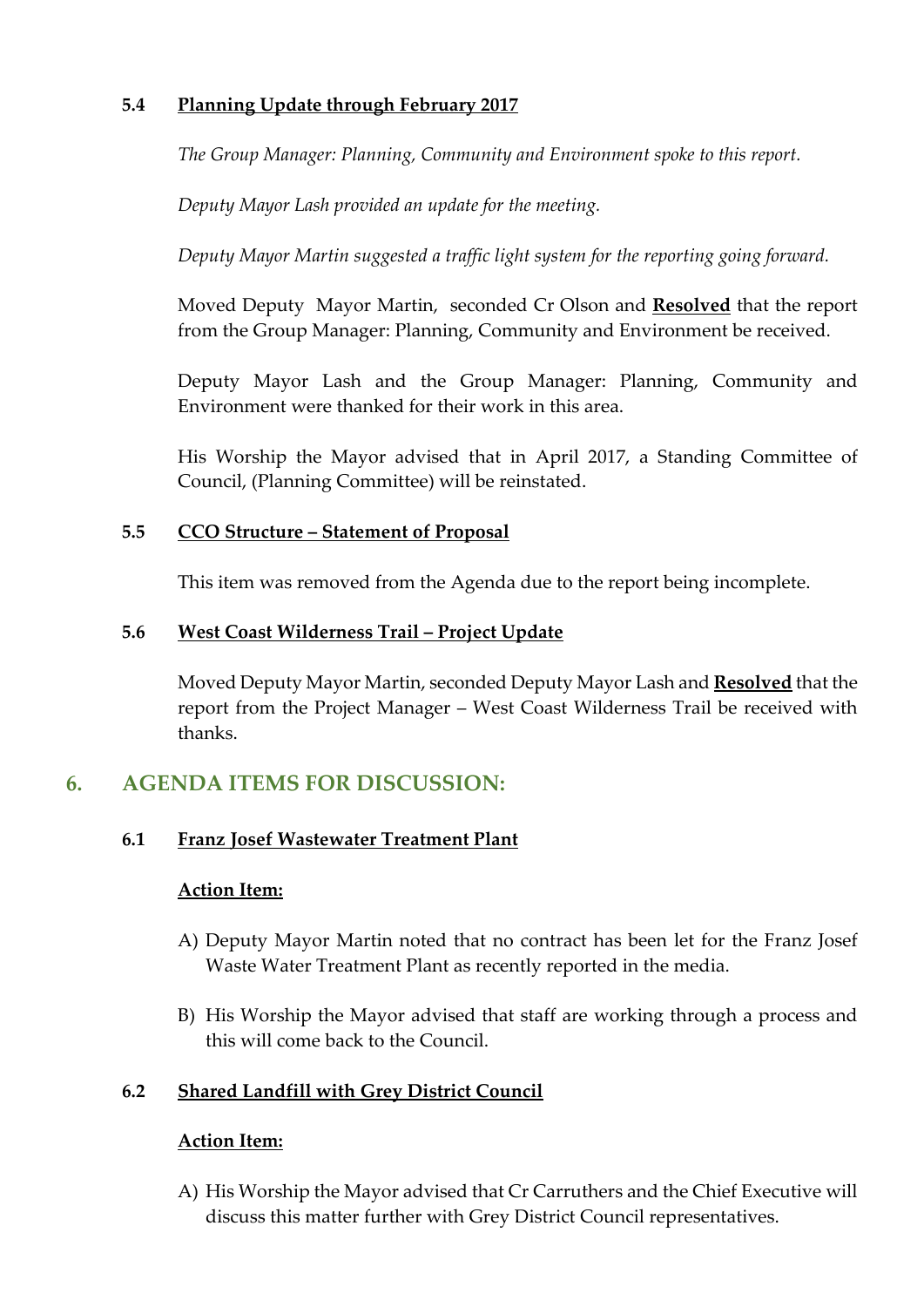#### **6.3 Sunset Point/Beach – Theme and Working Group Terms of Reference**

#### **Action Items:**

- A) Cr Carruthers provided an update from the staff perspective regarding Sunset Point/Hokitika Beachfront. He further advised that the staff member concerned has been waiting for some CAD design software for a design proposal to be prepared. The next step is then for interested parties to meet to work through the issues and recommendations with the plan to come back to Council.
- B) Cr Carruthers advised that the group does not need a Terms of Reference as the community group will meet as a reference group.

#### **6.4 Carnegie Building – Working Group Terms of Reference**

#### **Action Item**

A) Moved Cr Martin, seconded Cr Eatwell and **Resolved** that a Working Group be formed of Cr Olson, Cr Carruthers, Group Manager: Planning, Community and Environment, Property and Projects Supervisor, and the Chief Executive with the ability to co-opt as required for the Carnegie Building to work on the costings and how it will be paid for.

## **7. MATTERS TO BE CONSIDERED IN THE 'PUBLIC EXCLUDED SECTION':**

Moved Cr Havill, seconded Deputy Mayor Martin and **Resolved** that Council exclude the public in accordance with Section 48, Local Government Official Information and Meetings Act 1987 at 4.00 pm.

Council is required to move that the public be excluded from the following parts of the proceedings of this meeting, namely:

- **7.1 Confidential Minutes 23 February 2017**
- **7.2 Confidential Minutes 2 March 2017**
- **7.3 Tourism Economic Impact Presentation**  *This presentation took place in the open part of the Council Meeting.*
- **7.4 Mayor and Councillor only session**

The general subject of the matters to be considered while the public are excluded, the reason for passing this resolution in relation to each matter and the specific grounds under Section 48(1) of the Local Government Official Information and Meetings Act 1987 for the passing of the resolution are as follows: